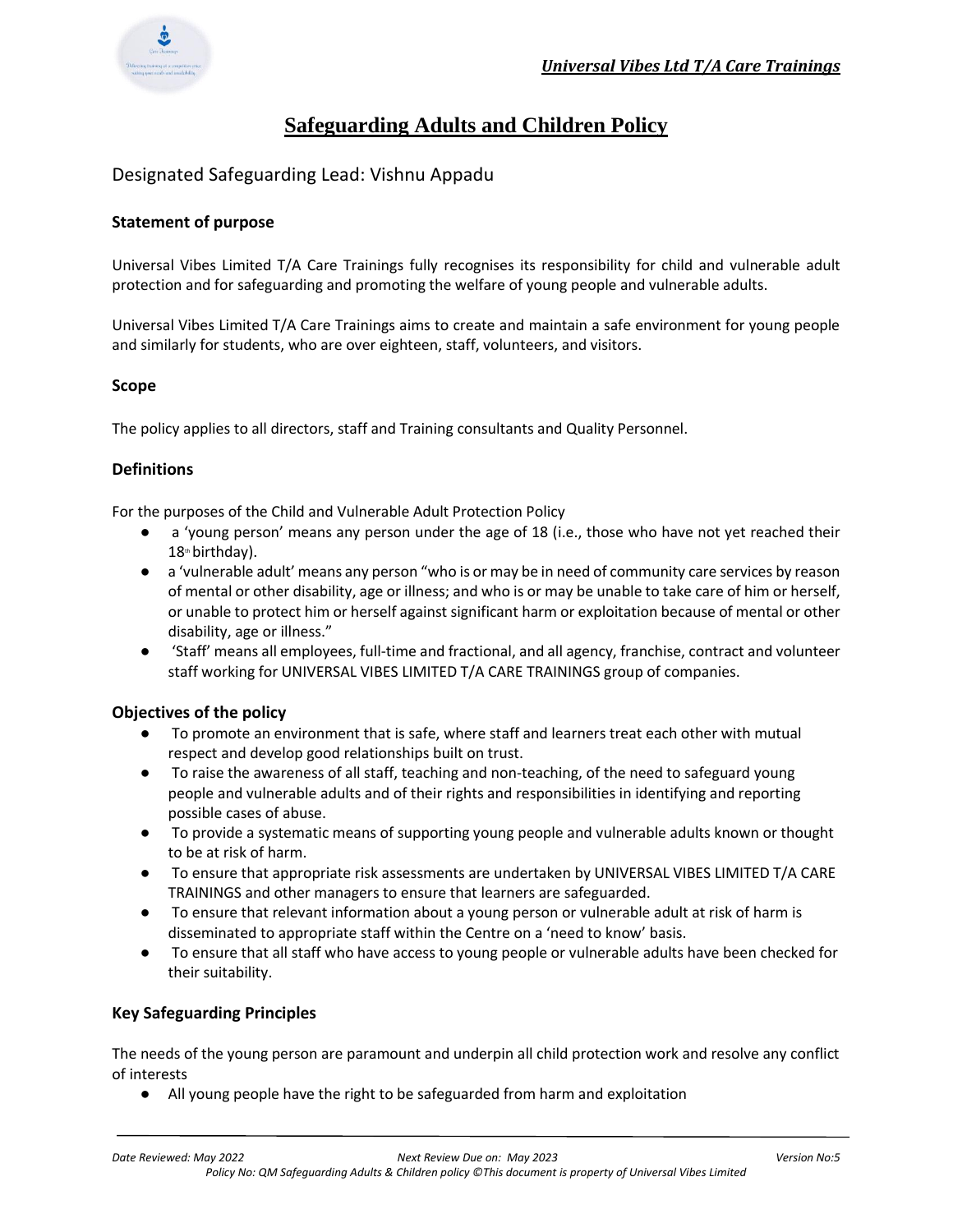

- UNIVERSAL VIBES LIMITED T/A CARE TRAININGS have a responsibility to provide a safe environment and minimise risks of harm to young people's welfare
- Centre staff have a responsibility to identify young people who are suffering or likely to suffer significant harm and take appropriate action with the aim of making sure they are kept safe.
- Responsibility for protection of young people must be shared because young people are safeguarded only
- when all relevant agencies and individuals accept responsibility and co-operate with one another
- Statements about or allegations of abuse or neglect made by young people must be taken seriously
- UNIVERSAL VIBES LIMITED T/A CARE TRAININGS is further committed to applying these safeguarding principles to vulnerable adults

# **Responsibility for Child and Vulnerable Adult Protection**

Care Trainings must ensure that they have the relevant CRB checks in place for all front-line trainers and personnel who come into contact with young adults under the age of 18. UNIVERSAL VIBES LIMITED T/A CARE TRAININGS will see evidence of these checks as part of the quality assurance process.

Within UNIVERSAL VIBES LIMITED T/A CARE TRAININGS nominated Managing Director, will be responsible for the implementation of the child and vulnerable adult protection policy and procedures.

UNIVERSAL VIBES LIMITED T/A CARE TRAININGS will in addition have a Safeguarding and Protection team who will deputise for the Director and will also lead on the implementation of this policy in the areas of the company for which they have responsibility. The Safeguarding and Protection Team will include:

- Lead IQA
- All tutors and Trainers

All staff are expected to contact one of the Safeguarding and Protection Team for advice, when necessary or to make referrals.

# **Work Experience**

UNIVERSAL VIBES LIMITED T/A CARE TRAININGS Ltd will ensure that:

- Appropriate health and safety checks are in place prior to establishing work experience placements.
- Staffs is aware of their responsibilities in relation to safeguarding and the protection of children or vulnerable adults.
- Staff are aware of the action to be taken, and by whom, should a child or vulnerable adult protection issue be raised before, during or after the placement.

# **Confidentiality, Reporting and Disclosure**

UNIVERSAL VIBES LIMITED T/A CARE TRAININGS recognises the need to comply with relevant legislation and guidance in relation to data protection and confidentiality. UNIVERSAL VIBES LIMITED T/A CARE TRAININGS also recognises that, where there are concerns about abuse or safeguarding, data sharing with appropriate agencies may be necessary even when it is contrary to the wishes of an individual.

The following issues will assist with making informed decisions about sharing data:

● UNIVERSAL VIBES LIMITED T/A CARE TRAININGS will ensure that as part of the child and vulnerable adult protection training for staff, the issue of confidentiality is clarified so that staff know they cannot promise confidentiality in all cases as they may have to pass on information to other professionals to keep the young person or vulnerable adult safe.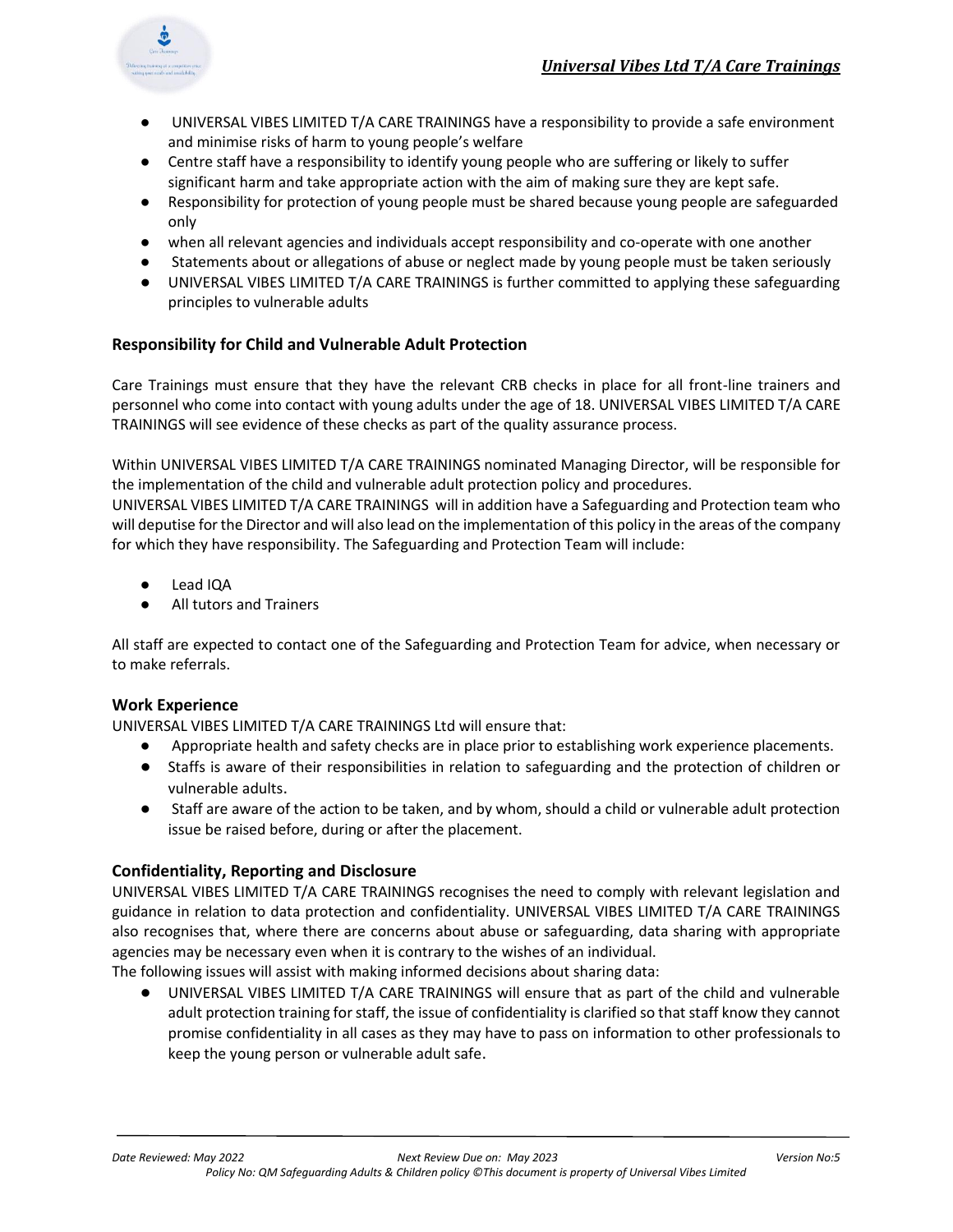

- The principle of 'proportionality' applies to sharing confidential information, i.e. when disclosing information without consent the member of staff limits the extent of the disclosure to that which is absolutely necessary to protect the young person or vulnerable adult.
- UNIVERSAL VIBES LIMITED T/A CARE TRAININGS recognises that young people aged 16 or 17 will have the understanding to make decisions about their own lives and their views and wishes will be respected unless they are deemed to be at risk of harm which is a serious threat to their personal safety, or they are the victim of a crime.
- Young people under 16 may be sufficiently mature to understand and consent to the disclosure of information. The young person's ability to make such decisions should be assessed on a case-bycase basis
- Referrals to other agencies such as Children's Social Care should be made with the young person's agreement where practicable. However, it may not be practicable to seek their agreement where, for example, seeking permission might place them or another person at risk of serious harm or where they are not mentally competent to give their agreement. There may also be cases where the young person's agreement is sought but they refuse to give that agreement.
- Disclosure of information can take place without consent in cases where this is justifiable in the overriding public interest  $-e.g.$  to protect the young person from significant harm.
- In the context of child protection, the welfare of the young person outweighs the family's right to privacy.
- Vulnerable adults may choose to remain at risk in dangerous situations. Professional staff may find they have no statutory powers in cases where the adult is judged to have sufficient capacity to make his or her own choices and refuses the help which staff feel is needed and where public interest considerations do not apply.

Where a member of staff considers that a decision of a vulnerable adult to remain at risk should be respected, the member of staff should:

- Note that decisions about the capacity and the ability of the vulnerable adult to give informed consent are a matter of medical judgement and multi-disciplinary assessment. There should be no abandonment of the duty to care under the guise of "choice".
- Keep a record of the issues discussed and a note of the risk identified.
- Seek advice from a member of the Safeguarding Team who will advise on whether to respect the wish for confidentiality or make an appropriate referral.
- We need to report certain referrals to ESFA

# **Record Keeping**

An accurate record should be made whenever there is a concern about a child or vulnerable adult in terms of risk of harm or safeguarding.

The record should include:

i) Appropriate personal details of the child or vulnerable adult.

- ii) The nature of the concern.
- iii) The source(s) of information about the concern.
- iv) Any advice given.
- v) Whether confidentiality has been discussed with the child or vulnerable adult.
- vi) Names of staff with whom discussed
- vii) Details of action taken or any referral to an external agency
- viii) Date and signature of the person making the record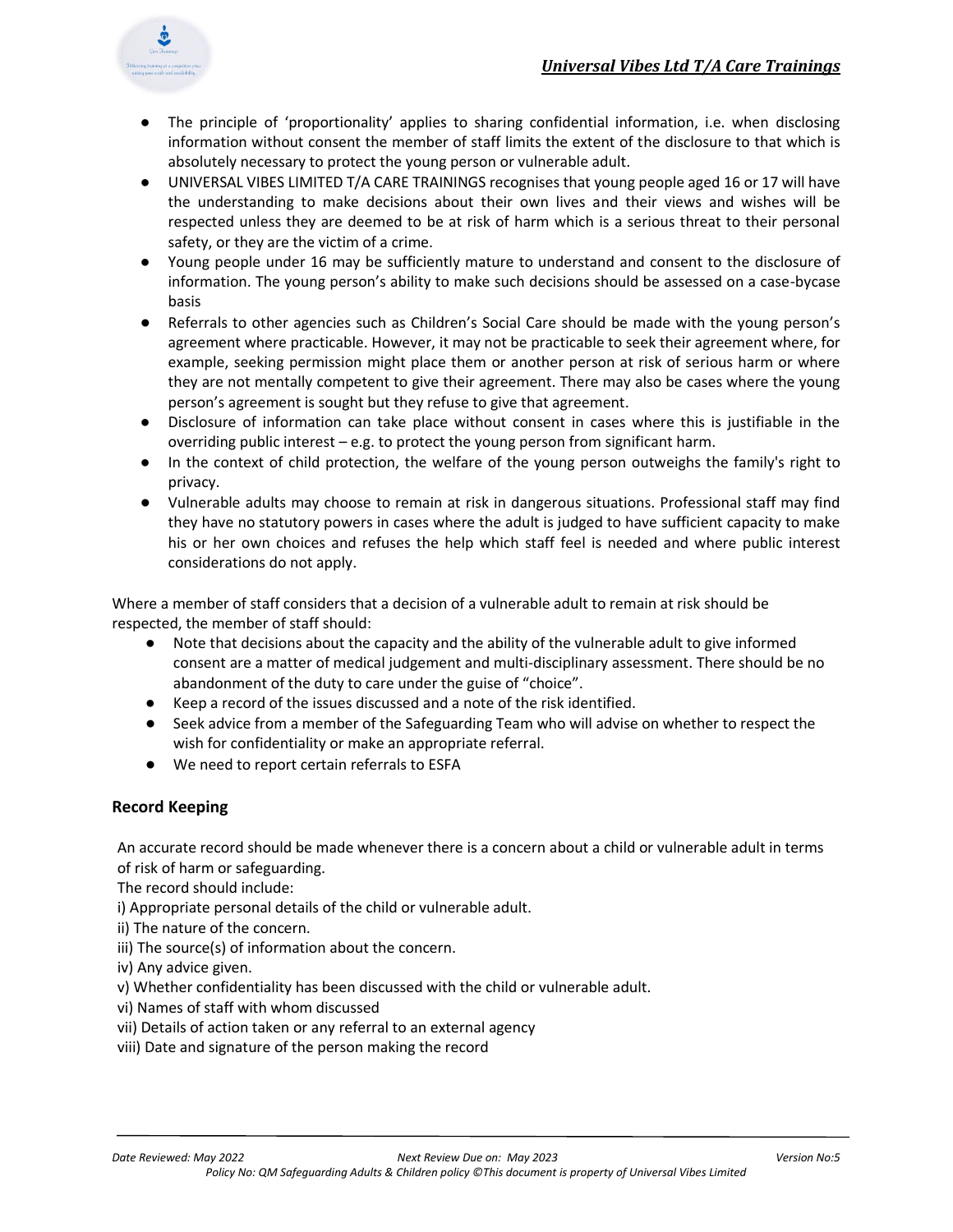

# **Monitoring and Review of the Policy**

UNIVERSAL VIBES LIMITED T/A CARE TRAININGS will review its policies and procedures to ensure that they comply with the relevant legislation and the agreed procedures in UNIVERSAL VIBES LIMITED T/A CARE TRAININGS. The Child and Vulnerable Adult Protection Policy will be reviewed annually and updated to remedy any deficiencies or weakness in regard to child and vulnerable adult protection arrangements that are identified without delay.

# **Definitions of Abuse**

a) Physical abuse this may take many forms e.g. hitting, shaking or poisoning a young person or vulnerable adult. It may also be caused when a parent or carer feigns the symptoms of, or deliberately causes, ill health to a young person or vulnerable adult.

b) Emotional abuse this is the persistent emotional ill treatment of a young person or vulnerable adult such as to cause severe and persistent effects on their emotional development. Some level of emotional abuse is involved in most types of ill treatment of young people or vulnerable adults, though emotional abuse may occur alone.

c) Sexual abuse this involves forcing or enticing a young person or vulnerable adult to take part in sexual activities. This may include non-contact activities such as looking at, or in the production of pornographic materials, watching sexual activities or encouraging young people or vulnerable adults to behave in sexually inappropriate ways.

d) Neglect Involves the persistent failure to meet a young person's or vulnerable adult's basic physical and/or psychological needs, likely to result in the serious impairment of their health and development. This may involve failure to ensure access to appropriate medical care or treatment. It may also include neglect of basic emotional needs.

# **The Context of Abuse**

# e) Family Circumstances: Domestic Violence

i) Where there is domestic violence the implications for the vulnerable adult or young person at college and for younger children in the household must be considered. Young people from families with a history of domestic violence often have behavioural difficulties, absenteeism, ill health, bullying, and drug and alcohol misuse.

#### f) Drug/alcohol abusing parents

i) There is an increased risk of violence in families where this occurs. A young person at college may have to take on responsibilities for younger children in the family.

#### g) Forced Marriages

i) Forced marriage is an entirely separate issue from arranged marriage. Forced marriage is a human rights abuse and falls within the Crown. Prosecution Service definition of domestic violence. Young people at risk of a forced marriage are usually experiencing physical and/or emotional abuse at home.

#### h) Mental Health Issues

#### i) Self-harming and suicidal behaviour

ii) Self harm, suicide threats and gestures by a young person or vulnerable adult must always be taken seriously and may be indicative of a serious mental or emotional disturbance. The possibility that selfharm, including a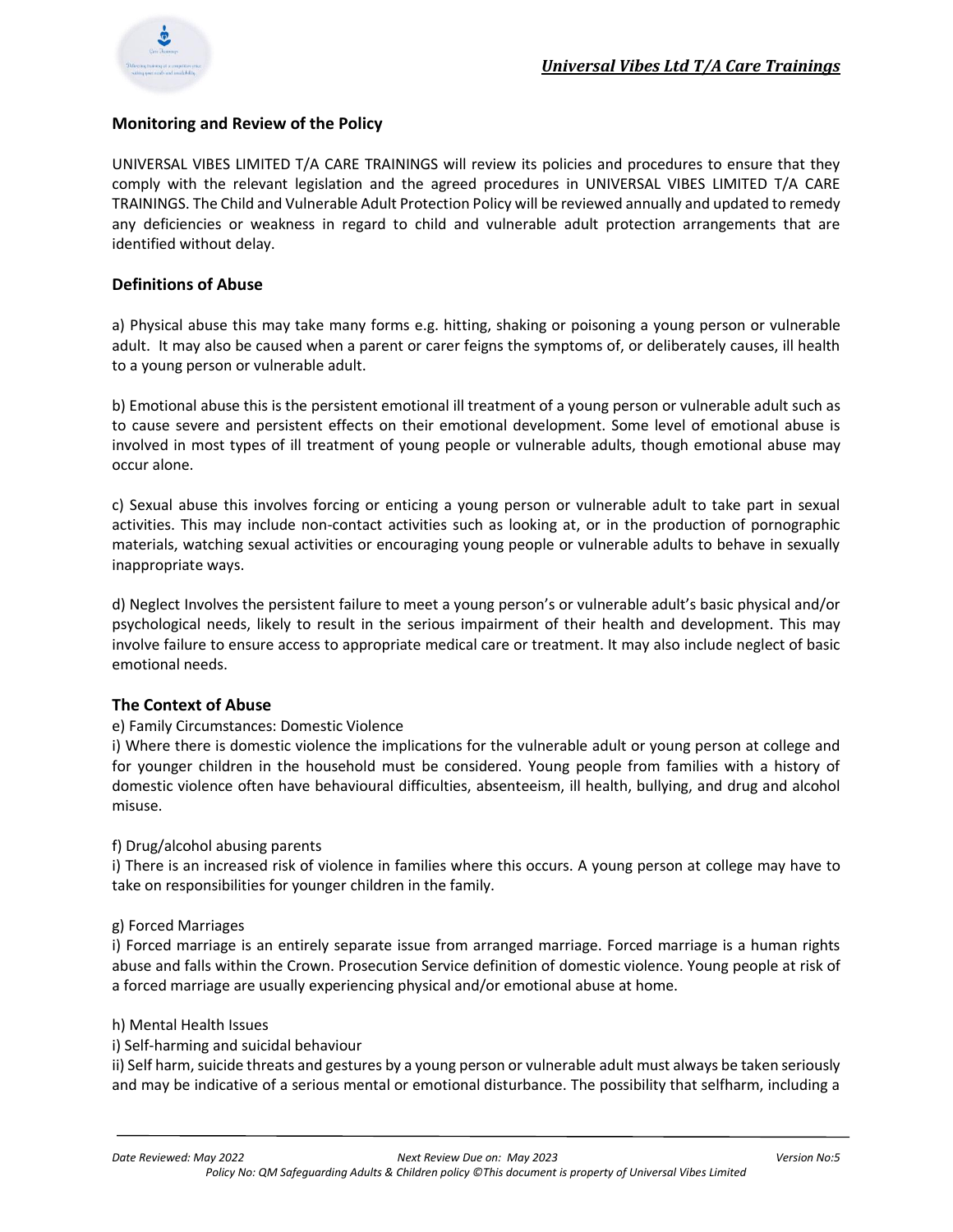

serious eating disorder has been caused or triggered by any form or abuse or chronic neglect should not be overlooked

Abuse by peer group: bullying, racism and abuse

i) Bullying is a common form of deliberately hurtful behaviour, usually repeated

ii) over a period of time, when it is difficult for the victims to defend themselves.

iii) It can take many forms, but the three main types are physical (e.g. hitting); verbal (e.g. threats); and emotional (e.g. isolating the individual).

iv) It may involve physical, sexual or emotional abuse including homophobic, sexual, racial or religious harassment, or behaviour which is offensive to those with learning or physical disabilities.

v) Severe harm may be caused to young people and vulnerable adults by the abusive and bullying behaviour of their peers. The damage inflicted by bullying is often underestimated and can cause considerable distress. In extreme cases it can cause significant harm, including self-harm.

# **Sexual Harassment**

Sexual harassment is behaviour of a sexual nature that is unwanted. Sexual harassment must be either (a) have violated a person's dignity and/or (b) created a hostile environment for them.

Examples include:

- flirting, gesturing or making sexual remarks about someone's body, clothing or appearance
- asking questions about someone's sex life
- telling sexually offensive jokes
- making sexual comments or jokes about someone's sexual orientation or gender reassignment
- displaying or sharing pornographic or sexual images, or other sexual content
- touching someone against their will, for example hugging them
- sexual assault or rape

# **Sexual Violence**

Sexual violence is any sexual act or attempt to obtain a sexual act by using violence or coercion regardless of the relationship to the victim.

# **What is the difference between sexual harassment and violence?**

Sexual violence is rape, assault by penetration or sexual assault. Sexual harassment is unwanted conduct of a sexual nature. Harmful sexual behaviour is problematic, abusive and violent behaviour that is developmentally inappropriate and may cause developmental damage.

# **Is sexual harassment or violence tolerated?**

No, Care Trainings have zero tolerance of sexual harassment and sexual violence. If you see something, say something and report it to us [safeguarding@caretrainings.com.](mailto:safeguarding@caretrainings.com)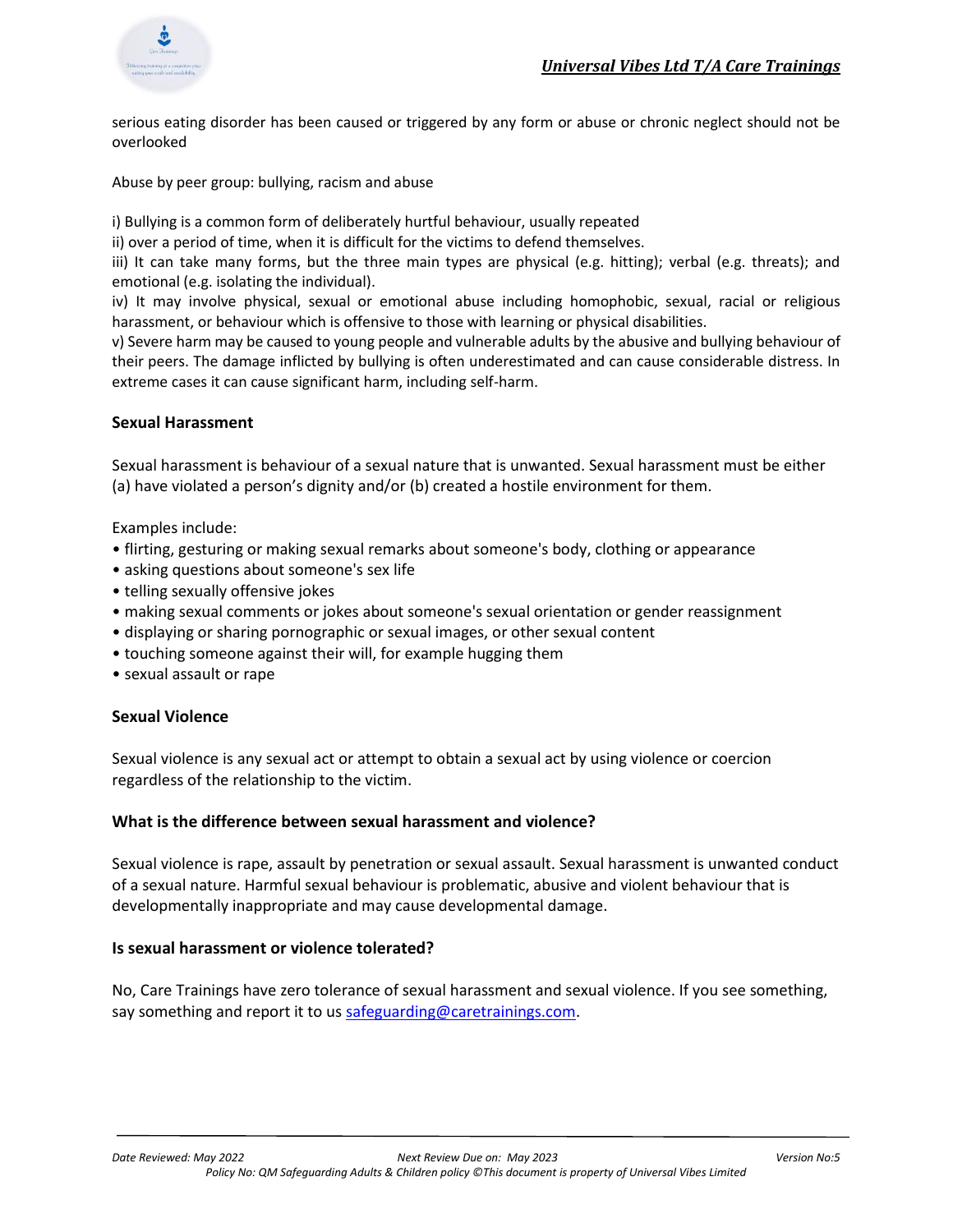

# **Consent**

Consent is when a person voluntarily gives verbal permission to another for something to happen or agrees to do something

# **Can I withdraw my consent?**

Yes, consent is reversible. Consent is not given if:

- The person asked isn't saying anything
- The person asked is not sober
- The person asked didn't say no
- The person asked said yes earlier, is in a relationship and they didn't say no

# Useful links

<https://www.nspcc.org.uk/what-is-child-abuse/types-of-abuse/online-abuse/> <https://www.acas.org.uk/sexual-harassment> <https://www.stopbullying.gov/cyberbullying/what-is-it> <https://www.gov.uk/guidance/domestic-abuse-how-to-get-help#coronavirus-covid-19-and-domestic-abuse> <https://www.nhs.uk/conditions/stress-anxiety-depression/> <https://www.gov.uk/workplace-bullying-and-harassment> [https://www.gov.uk/government/publications/child-sexual-exploitation-definition-and-guide-for](https://www.gov.uk/government/publications/child-sexual-exploitation-definition-and-guide-for-practitioners)[practitioners](https://www.gov.uk/government/publications/child-sexual-exploitation-definition-and-guide-for-practitioners) <https://www.gov.uk/government/publications/drugs-advice-for-schools>

# **Reporting Procedures**

If you have a Safeguarding concern, then you must follow the safeguarding reporting procedure which is outlined below. It is important to remember the following steps when a disclosure is made to you. When working through the process it is recommended that you:

- Remain calm and reassure the person that they have done the right thing by speaking up
- Listen carefully and give the person time to speak

• Explain that only the professionals who need to know will be informed, never promise confidentiality if the learner is at risk of harm or danger

- Act immediately, and do not try to address the issue yourself
- Telephone a Designated Safeguarding Lead (DSL) to raise the concern within 2 hours of the incident, and disclosure.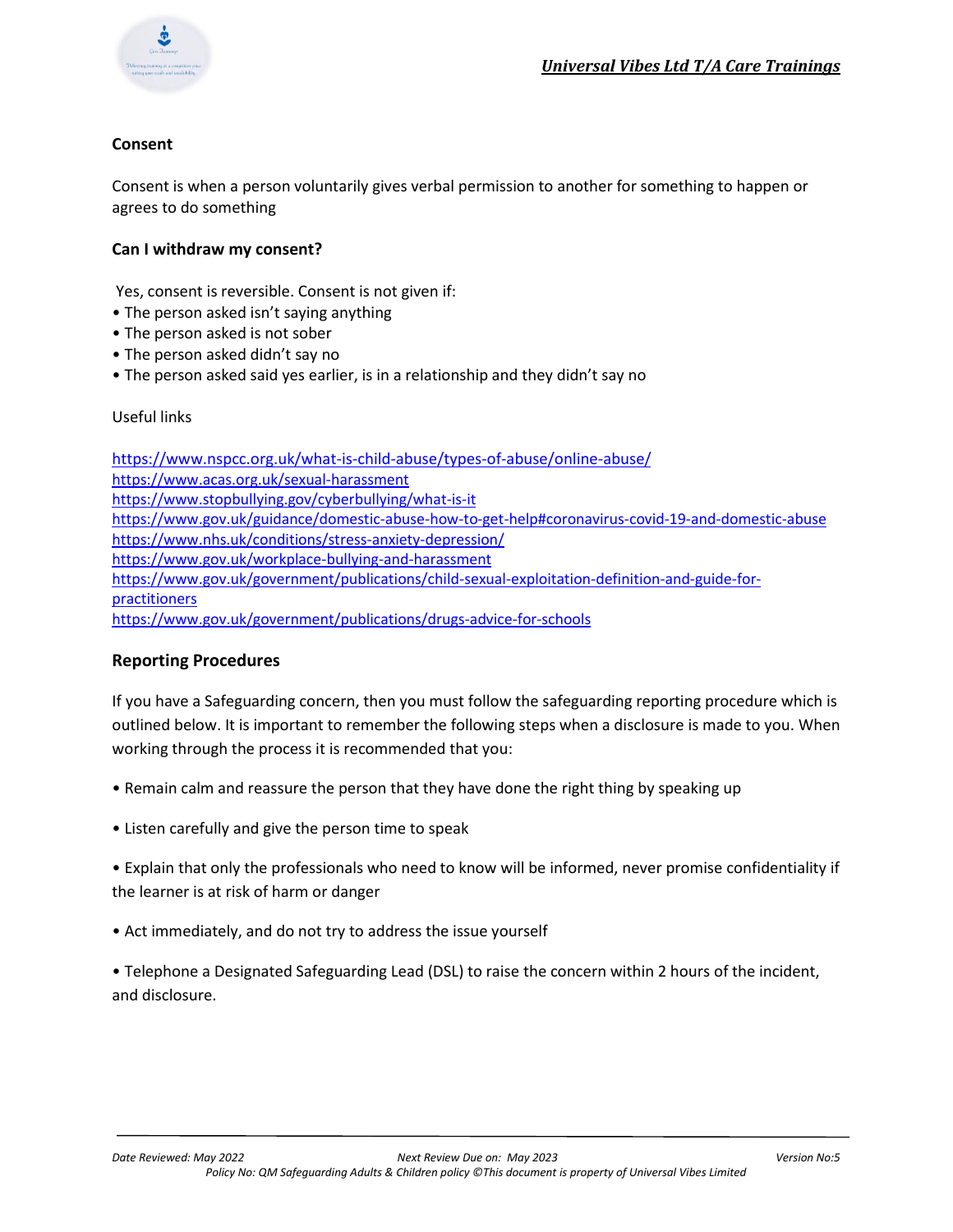

# **External Reporting Procedures**

• Designated Safeguarding Lead must inform the Head of Safeguarding for them to pass to local prevent co-ordinator & local safeguarding board.